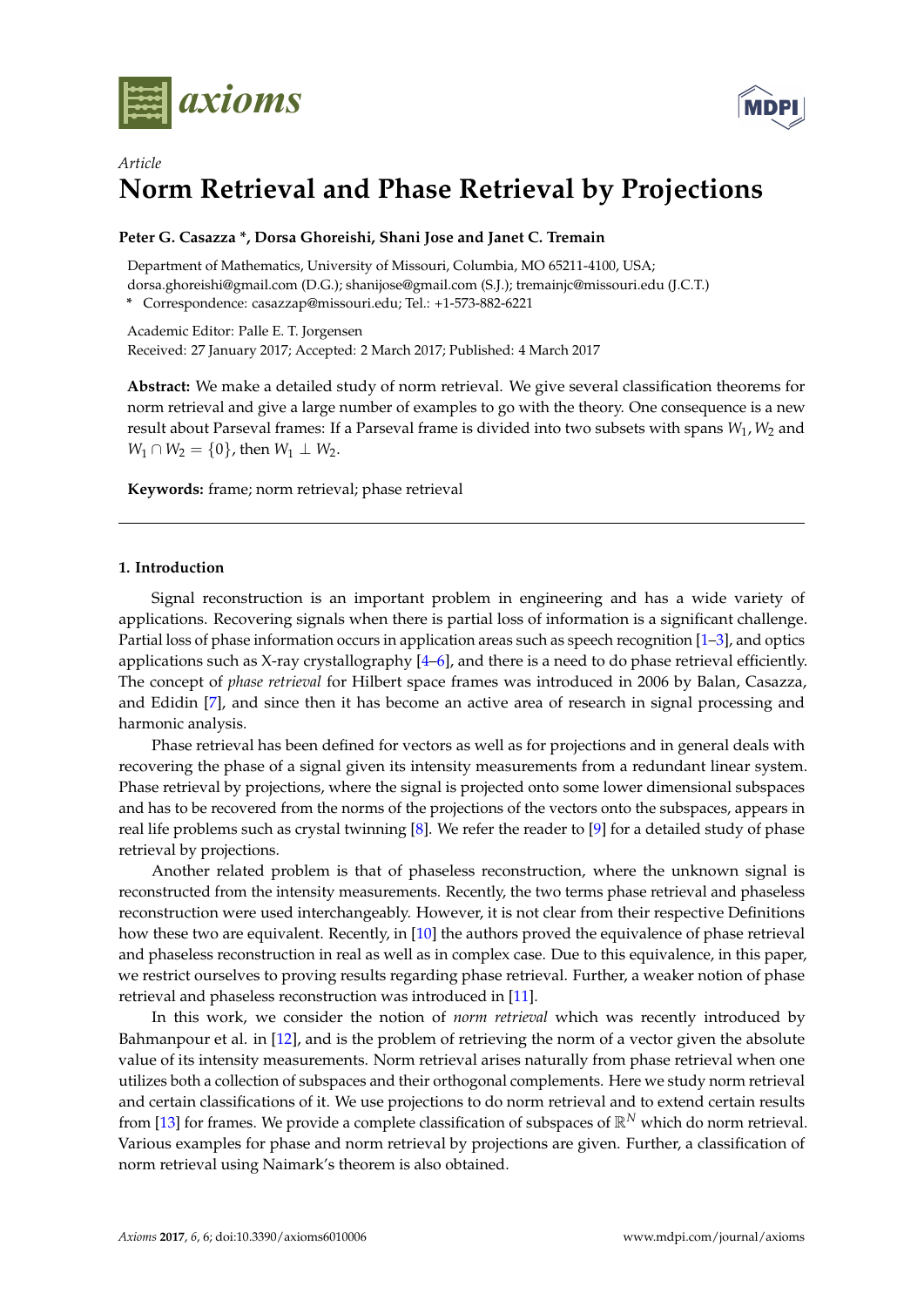We organize the rest of the paper as follows. In Section [2,](#page-1-0) we include basic Definitions and results of phase retrieval. Section [3](#page-2-0) introduces the norm retrieval and properties. Section [4](#page-6-0) provides the relationship between phase and norm retrieval and related results. Detailed classifications of vectors and subspaces which do norm retrieval are provided in Section [5.](#page-9-0)

## <span id="page-1-0"></span>**2. Preliminaries**

We denote by  $\mathbb{H}^N$  a *N* dimensional real or complex Hilbert space, and we write  $\mathbb{R}^N$  or  $\mathbb{C}^N$  when it is necessary to differentiate between the two explicitly. Below, we give the Definition of a frame in  $\mathbb{H}^N$ .

**Definition 1.** A family of vectors  $\Phi = \{\phi_i\}_{i=1}^M$  in  $\mathbb{H}^N$  is a frame if there are constants  $0 < A \leq B < \infty$  so *that for all*  $x \in \mathbb{H}^N$ *,* 

<span id="page-1-1"></span>
$$
A||x||^{2} \leq \sum_{i=1}^{n} |\langle x, \phi_{i} \rangle|^{2} \leq B||x||^{2}.
$$
 (1)

The following Definitions and terms are useful in the sequel.

- The constants *A* and *B* are called the **lower and upper frame bounds** of the frame, respectively.
- If  $A = B$ , the frame is called an A-tight frame (or a tight frame). In particular, if  $A = B = 1$ , the frame is called a **Parseval frame**.
- $\Phi$  is an **equal norm frame** if  $\|\phi_i\| = \|\phi_i\|$  for all *i*, *j* and is called a **unit norm frame** if  $\|\phi_i\| = 1$ for all  $i = 1, 2, \dots, n$ .
- If, only the right hand side inequality holds in [\(1\)](#page-1-1), the frame is called a **B-Bessel family with Bessel bound** *B*.

Note that in a finite dimensional setting, a frame is a spanning set of vectors in the Hilbert space. We refer to [\[14\]](#page-14-7) for an introduction to Hilbert space frame theory and applications.

Let  $\Phi = \{\phi_i\}_{i=1}^M$  be a frame in  $\mathbb{H}^N$ . The **analysis operator** associated with  $\Phi$  is defined as the operator  $T: \mathbb{H}^N \to \ell_2^{\overline{M}}$  to be

$$
Tx = \sum_{i=1}^{M} \langle x, \phi_i \rangle e_i = \{ \langle x, \phi_i \rangle \}_{i=1}^{M}, \text{ for all } x \in \mathbb{H}^N.
$$

Here,  $\{e_i\}_{i=1}^M$  is understood to be the natural orthonormal basis for  $\ell_2^M$ . The adjoint  $T^*$  of the analysis operator *T* is called the **synthesis operator** of the frame  $\Phi$ . It can be shown that  $T^*(e_i) = \phi_i$ .

The **frame operator** for the frame  $\Phi$  is defined as  $S: T^*T: \mathbb{H}^N \to \mathbb{H}^N$ . That is,

$$
Sx = T^*T(x) = \sum_{i=1}^M \langle x, \phi_i \rangle \phi_i \text{ for all } x \in \mathbb{H}^N.
$$

Note that the frame operator *S* is a positive, self-adjoint and invertible operator satisfying the operator inequality  $AI \leq S \leq BI$ , where A and B are the frame bounds and I denotes the identity on  $\mathbb{H}^N$ . Frame operators play an important role since they are used to reconstruct the vectors in the space. To be precise, any  $x \in \mathbb{H}^N$  can be written as

<span id="page-1-2"></span>
$$
x = SS^{-1}x = S^{-1}Sx = \sum_{i=1}^{M} \left\langle S^{-1}x, \phi_i \right\rangle \phi_i = \sum_{i=1}^{M} \left\langle x, S^{-1} \phi_i \right\rangle \phi_i.
$$
 (2)

The analysis operator of a Parseval frame is an isometry and the frame operator is the identity operator. Thus, if  $\{\phi_i\}_{i=1}^M$  is a Parseval frame, it follows from Equation [\(2\)](#page-1-2) that

$$
x=\sum_{i=1}^M\left\langle x,\phi_i\right\rangle\phi_i,\ \ x\in\mathbb{H}^N.
$$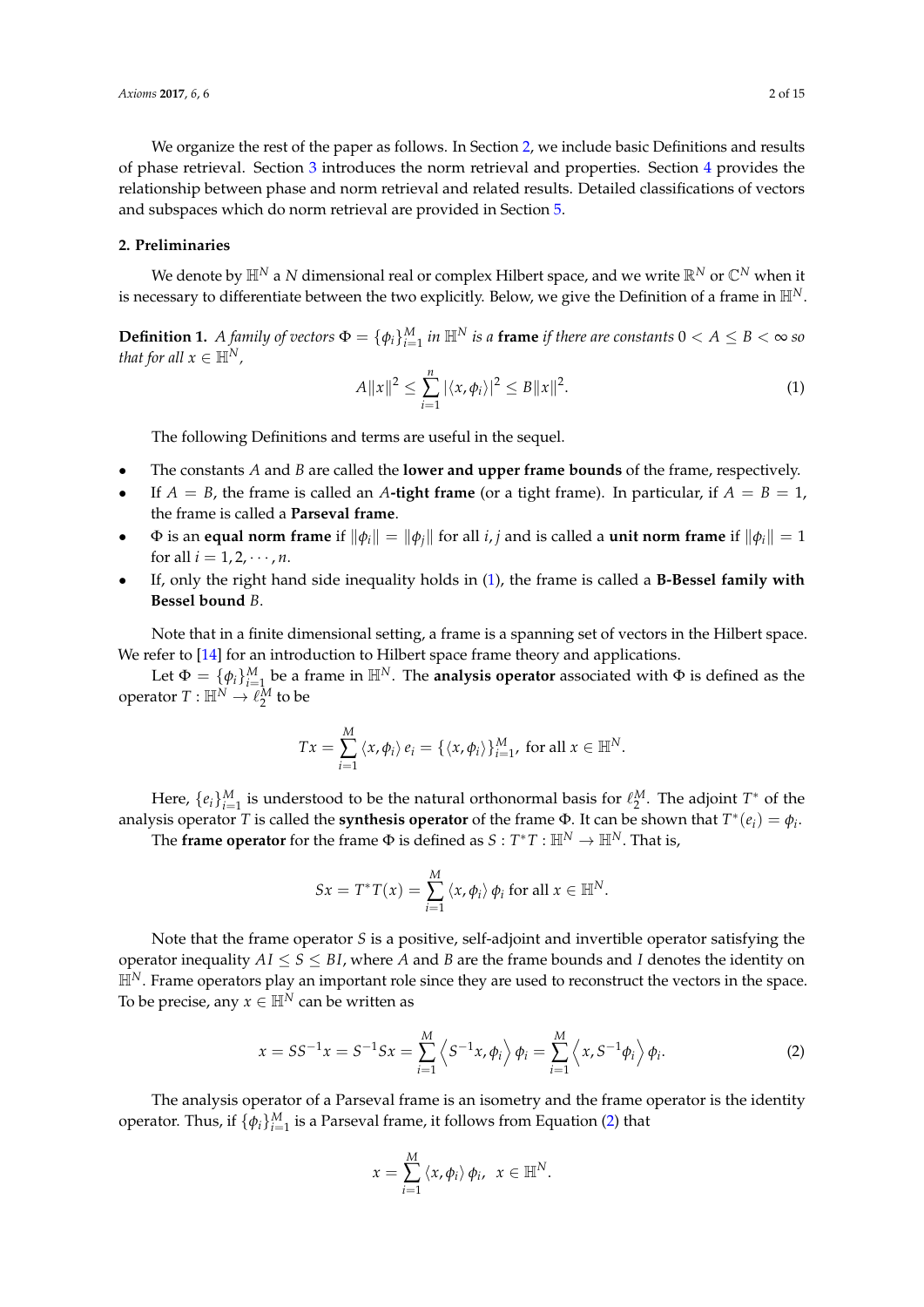We concentrate on norm retrieval and its classifications in this paper. We now see the basic Definitions of phase retrieval formally, starting with phase retrieval by projections. Throughout the paper, the term projection is used to describe orthogonal projection (orthogonal idempotent operator) onto subspaces.

**Definition 2.** Let  $\{W_i\}_{i=1}^M$  be a collection of subspaces in  $\mathbb{H}^N$  and let  $\{P_i\}_{i=1}^M$  be the projections onto each of these subspaces. We say that  $\{W_i\}_{i=1}^M$  (or  $\{P_i\}_{i=1}^M$ ) yields **phase retrieval** if for all  $x, y \in \mathbb{H}^N$  satisfying  $\|P_i x\| = \|P_i y\|$  for all  $i = 1, 2, \cdots$ , *M* then  $x = cy$  for some scalar c such that  $|c| = 1$ 

Phase retrieval by vectors is a particular case of the above.

**Definition 3.** Let  $\Phi = {\phi_i}_{i=1}^M \in \mathbb{H}^N$  be such that for  $x, y \in \mathbb{H}^N$ 

$$
|\langle x,\phi_i\rangle|=|\langle y,\phi_i\rangle|, \text{ for all } i\in[M]
$$

 $\Phi$  yields  $p$ hase retrieval with respect to an orthonormal basis  $\{e_i\}_{i=1}^N$  if there is a  $|c|=1$  such that  $x_i=cy_i$ , *for all i* = 1, 2,  $\cdots$ , *N*, *where*  $x_i = \langle x, e_i \rangle$ *.* 

Orthonormal bases fail to do phase retrieval, since in any given orthonormal basis, the corresponding coefficients of a vector are unique. One of the fundamental properties to identify the minimum number of vectors required to do phase retrieval is the complement property.

**Definition 4** ([\[7\]](#page-14-0)). *A frame*  $\Phi = {\phi_i}_{i=1}^M$  *in*  $\mathbb{H}^N$  *satisfies the* **complement property** *if for all subsets*  $I \subset \{1, 2, \cdots, M\}$ , either  $\{\phi_i\}_{i \in I}$  or  $\{\phi_i\}_{i \in I^c}$  spans the whole space  $\mathbb{H}^N$ .

It is proved in [\[7\]](#page-14-0) that phase retrieval is equivalent to the complement property in  $\mathbb{R}^N$ . Further, it is proven that a generic family of  $(2N - 1)$ -vectors in  $\mathbb{R}^N$  does phase retrieval, however no set of (2*N* − 2)-vectors can. Here, generic refers to an open dense set in the set of (2*N* − 1)-element frames in H*N*. Full spark is another important notion of vectors in frame theory. A formal Definition is given below:

**Definition 5.** *Given a family of vectors*  $\Phi = \{\phi_i\}_{i=1}^M$  *in*  $\mathbb{H}^N$ *, the spark of*  $\Phi$  *is defined as the cardinality of the smallest linearly dependent subset of* Φ*. When spark*(Φ) = *N* + 1*, every subset of size N is linearly independent, and in that case,* Φ *is said to be* **full spark***.*

Note from the Definitions that full spark frames with *M* ≥ 2*N* − 1 have the complement property and hence do phase retrieval. Moreover, if  $M = 2N - 1$  then the complement property clearly implies full spark.

Next result, known as Naimark's theorem, characterizes Parseval frames in a finite dimensional Hilbert space. This theorem facilitates a way to construct Parseval frames, and crucially it is the only way to obtain Parseval frames. Later, we use this to obtain a classification of frames which do norm retrieval. The notation  $[M] = \{1, 2, \cdots, M\}$  is used throughout the paper.

**Theorem 1** (Naimark's Theorem). [\[15\]](#page-14-8) A frame  $\{\phi_i\}_{i=1}^M$  is a Parseval frame for  $\mathbb{R}^N$  if and only if  $\mathbb{R}^N \subset \ell_2^M$  with orthonormal basis  $\{e_i\}_{i=1}^M$  so that the orthogonal projection P onto  $\mathbb{R}^N$  s

#### <span id="page-2-0"></span>**3. Beginnings of Norm Retrieval**

In this section, we provide the Definition of norm retrieval along with certain related results, and pertinent examples.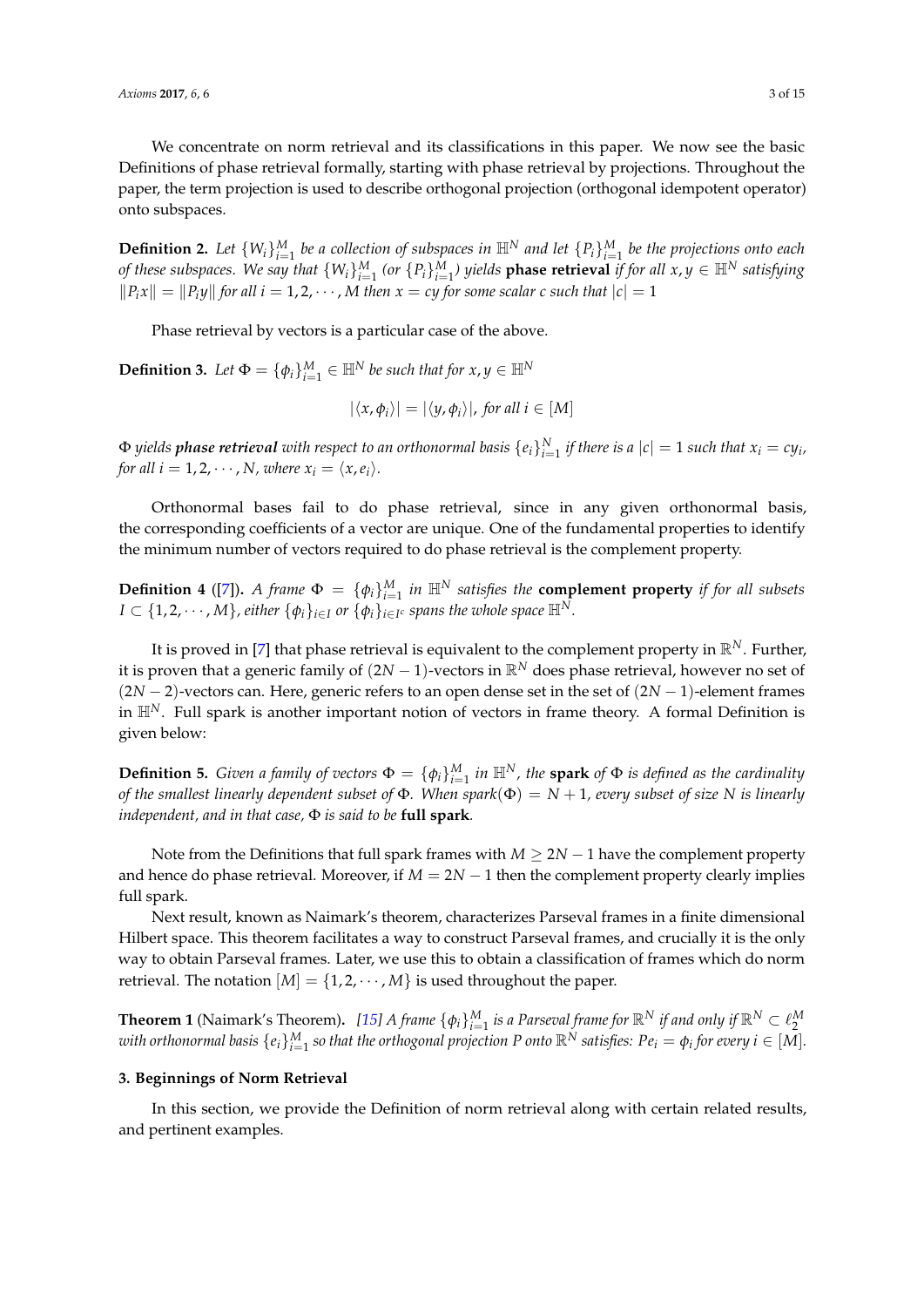**Definition 6.** Let  $\{W_i\}_{i=1}^M$  be a collection of subspaces in  $\mathbb{H}^N$  and let  $\{P_i\}_{i=1}^M$  be the orthogonal projections *onto each of these subspaces. We say that*  $\{W_i\}_{i=1}^M$  *(or*  $\{P_i\}_{i=1}^M$ *) yields norm retrieval if for all*  $x,y\in\mathbb{H}^N$ *satisfying*  $||P_i x|| = ||P_i y||$  *for all i* = 1, 2, · · · , *M then*  $||x|| = ||y||$ *.* 

*In particular, a set of vectors*  $\{\phi_i\}_{i=1}^M$  *in*  $\mathbb{H}^N$  *does norm retrieval, if for*  $x, y \in \mathbb{H}^N$  *satisfying*  $|\langle x, \phi_i \rangle| = |\langle y, \phi_i \rangle|$  for all  $i = 1, 2, \dots$ , *M* then  $||x|| = ||y||$ .

**Remark 1.** *It is immediate that a family of vectors doing phase retrieval does norm retrieval.*

An obvious choice of vectors which do norm retrieval are orthonormal bases. For, let  $\{e_i\}_{i=1}^N$  be an orthonormal basis in  $\mathbb{H}^N$ . Now, for  $x\in \mathbb{H}^N$ ,  $|\langle x,\phi_i\rangle|=|\langle x,e_i\rangle|=|x_i|$  . Thus

$$
\sum_{i=1}^{N} |\langle x, \phi_i \rangle|^2 = \sum_{i=1}^{N} |x_i|^2 = ||x||^2.
$$

The following theorem provides a sufficient condition under which the subspaces spanned by the canonical basis vectors do norm retrieval.

**Theorem 2.** Let  $\{e_i\}_{i=1}^N$  be an orthonormal basis in  $\mathbb{H}^N$ . Let  $\{W_j\}_{j=1}^k$  be subspaces of  $\mathbb{H}^N$  where each  $W_j = span\{e_i\}_{i\in I_{j'}}$ ,  $I_j \subseteq [N]$ . If there exists m such that for all  $j$ ,  $|\{j : e_i \in W_j\}| = m$ , then  $\{W_j\}_{j=1}^k$ *does norm retrieval.*

**Proof.** Let  $P_j$  be orthogonal projections onto  $W_j$ , for all *j*. Now, by assumption, we have

$$
\sum_{j=1}^k \|P_j x\|^2 = \sum_{j=1}^k \sum_{i \in I_j} |\langle x, e_i \rangle|^2 = m \sum_{j=1}^N |\langle x, e_j \rangle|^2 = m \|x\|^2.
$$

 $\Box$ 

It is easy to see that tight frames do norm retrieval.

**Theorem 3.** *Tight frames do norm retrieval.*

**Proof.** et  $\{\phi_i\}_{i=1}^M$  in  $\mathbb{H}^N$  be an A-tight frame. Now, if

$$
|\langle x,\phi_i\rangle| = \langle y,\phi_i\rangle|
$$
, for all  $i = 1,2,\cdots,M$ ,

then

$$
A||x||^2 = \sum_{i=1}^M |\langle x, \phi_i \rangle|^2 = \sum_{i=1}^M |\langle y, \phi_i \rangle|^2 = A||y||^2.
$$

 $\Box$ 

 $\Box$ 

Observe that if  $\{\phi_i\}_{i=1}^M \in \mathbb{H}^N$  does norm retrieval so does  $\{\phi_i\}_{i=1}^M \cup \{\psi_j\}_{j=1}^K$  for any  $\psi_j \in \mathbb{H}^N$ . This is generalized in the following proposition.

**Proposition 1.** If  $\{P_i\}_{i=1}^M$  does norm retrieval, then so does  $\{P_i\}_{i=1}^M\cup\{Q_i\}_{i=1}^K$  for any projections  $Q_i$ . In particular, if a frame  $\Phi = \{\phi_i\}_{i=1}^M$  contains an orthonormal basis, then it does norm retrieval. Moreover, in this case,  $\{\phi_i^{\perp}\}_{i=1}^M$  does norm retrieval.

**Proof.** Let  $\{e_i\}_{i=1}^N$  be an orthonormal basis for  $\mathbb{H}^N$  and let  $P_i$  be the projections onto  $\phi_i^{\perp}$ , for each *i*. Given  $x \in \mathbb{H}^N$ , we have

$$
\sum_{i=1}^{N} ||P_i x||^2 = \sum_{i=1}^{N} \sum_{j \neq i} |\langle x, e_j \rangle|^2 = (N-1) \sum_{i=1}^{N} |\langle x, e_j \rangle|^2 = (N-1) ||x||^2.
$$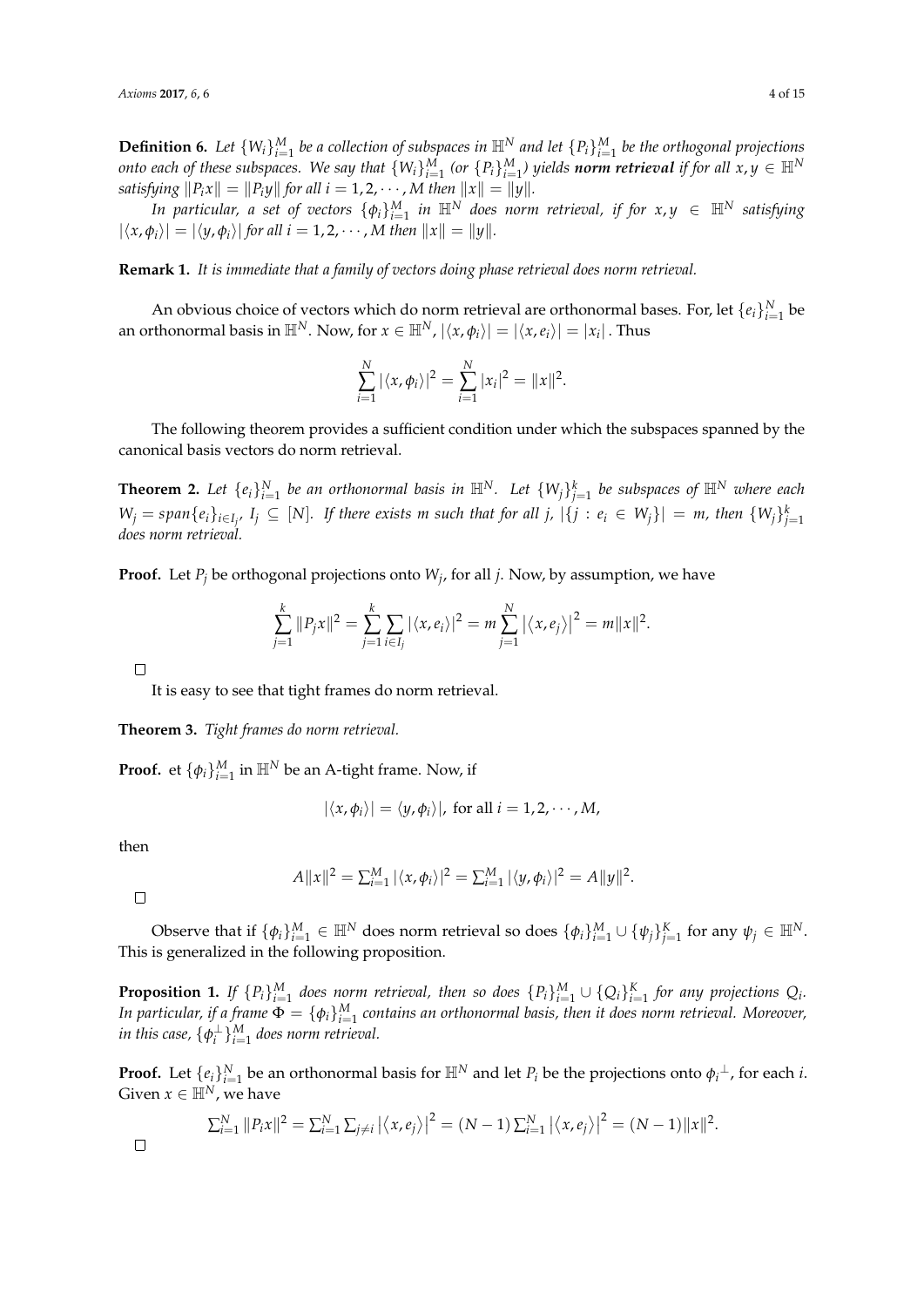The above proposition does not hold if the number of hyperplanes is strictly less than *N*. This is proved in the next theorem.

**Theorem 4.** If  $\{\phi_i\}_{i=1}^N$  is an orthonormal basis for  $\mathbb{R}^N$  then  $\{W_i\}_{i\in I}$  where  $W_i=\phi_i^\perp$  cannot do norm retrieval *for*  $I \subseteq [N-1]$ *.* 

**Proof.** Without loss of generality consider the collection  $\{W_i\}_{i=1}^{N-1}$  (for  $N > 2$ ). Now, let  $x = \sum_{i=1}^{N} \phi_i$ and  $y = \sqrt{\frac{N-1}{N-2}} \sum_{i=1}^{N-1} \phi_i$  so that  $||P_j x||^2 = \sum_{i \neq j} |\langle x, \phi_i \rangle|^2 = N-1$  and  $||P_j y||^2 = \frac{N-1}{N-2} \sum_{\substack{i=1 \\ i \neq j}}^{N-1}$  $|\langle x, \phi_i \rangle|^2$ . Thus,  $||P_jx||^2 = ||P_jy||^2$ . However  $||x||^2 = N$  and  $||y||^2 = \frac{(N-1)^2}{N-2}$  which proves the theorem.

Now, we strengthen the above result by not requiring the vectors to be orthogonal. To prove this, we need the following lemma.

**Lemma 1.** If  $\{\phi_i\}_{i=1}^N$  are independent vectors in  $\mathbb{R}^N$ , then  $\forall c > 0$  there is a vector  $\phi \in \mathbb{R}^N$  satisfying:

$$
|\langle \phi, \phi_i \rangle| = c \neq 0, \text{ for all } i \in [N].
$$

**Proof.** We do this by induction on *N* with the case *N* = 2 obvious. So assume this holds for *N* − 1. Given  $\{\phi_i\}_{i=1}^N$ , we can find a  $\phi \in span \ \{\phi_i\}_{i=1}^{N-1}$  and satisfying

$$
|\langle \phi, \phi_i \rangle| = c \neq 0, \text{ for all } i = 1, 2, \cdots, N-1.
$$

Choose  $\psi \perp span \{\phi_i\}_{i=1}^{N-1}$  and note that linear independence of the  $\phi_i$  implies

$$
|\langle \psi, \phi_N \rangle| \neq 0.
$$

Consider  $\phi + \lambda \psi$ . For  $i = 1, 2, \dots, N - 1$ ,

$$
|\langle \phi + \lambda \psi, \phi_i \rangle| = |\langle \phi, \phi_i \rangle + \lambda \langle \psi, \phi_i \rangle|
$$
  
=  $|\langle \psi, \phi_i \rangle|$   
= c

Also,

$$
\langle \phi + \lambda \psi, \phi_N \rangle = \langle \phi, \phi_N \rangle + \lambda \langle \psi, \phi_N \rangle.
$$

As  $\lambda$  varies from  $-\infty$  to  $+\infty$ , the right hand side varies from  $-\infty$  to  $+\infty$  and for some  $\lambda$ , we have

$$
|\langle \phi, \phi_N \rangle + \lambda \langle \psi, \phi_N \rangle| = c.
$$

 $\Box$ 

**Proposition 2.** If  $\{\phi_i\}_{i=1}^{N-1} \in \mathbb{R}^N$  are independent and unit norm and  $\{W_i\} = \{\phi_i^{\perp}\}\$ , for all  $i \in [N-1]$ , *then*  $\{W_i\}_{i=1}^{N-1}$  cannot do norm retrieval.

**Proof.** Let  $P_i$  be the projection onto  $W_i$  and choose

$$
x \in \bigcap_{i=1}^{N-1} W_i, \text{ with } ||x|| = 1.
$$

By the assumption, pick any  $c > 0$ , there is a vector  $\phi \in span \{\phi_i\}_{i=1}^{N-1}$  and  $|\langle \phi, \phi_i \rangle| = c \neq 0$ , for all  $i \in [N-1]$ . In particular, we may scale  $\phi$  and *c* simultaneously such that  $\|\phi\| = 1$  and it follows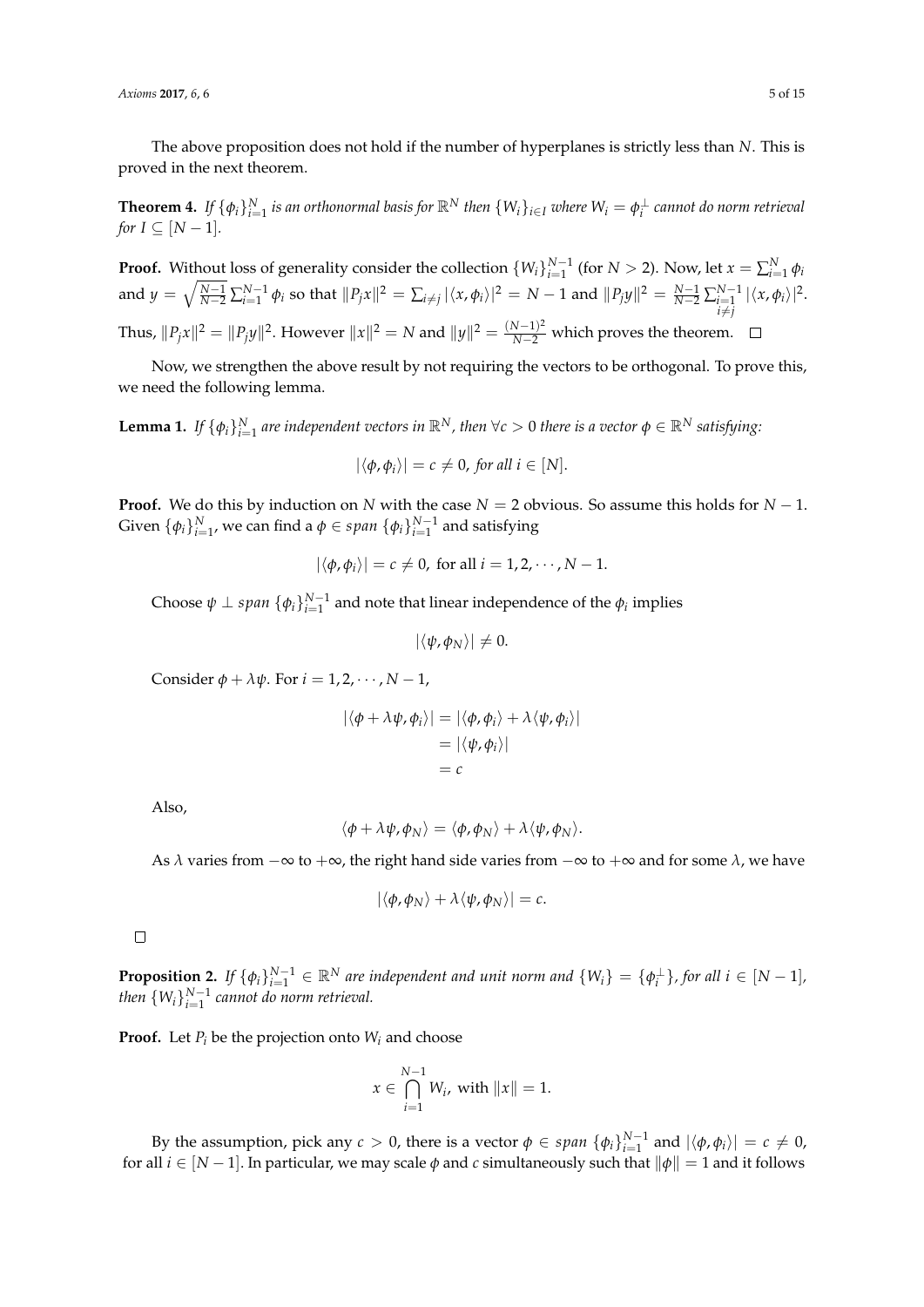that  $0 < c < 1$ . Let  $y = \lambda x + \mu \phi$ , where  $\lambda^2 + (1 - c^2)\mu^2 = 1$ . Note that  $x \perp \phi_i$  for all *i* implies that  $\phi \perp x$ , and so  $||y||^2 = \lambda^2 + \mu^2 \neq 1$ .

Now, for all  $i = 1, 2, \dots, N - 1$ ,

$$
||P_i y||^2 = ||y||^2 - |\langle y, \phi_i \rangle|^2
$$
  
=  $\lambda^2 + \mu^2 - \mu^2 c^2$   
=  $\lambda^2 + (1 - c^2)\mu^2$   
= 1  
=  $||x||^2$   
=  $||P_i x||^2$ .

But  $\|x\|^2 = 1$  while  $\|y\|^2 \neq 1$ , and so norm retrieval fails.

However, in the following theorem, we show that three proper subspaces of codimension one can do norm retrieval in R*N*.

**Theorem 5.** *In* R*<sup>N</sup> three proper subspaces of codimension one can do norm retrieval.*

**Proof.** Let  $\{e_i\}_{i=1}^N$  be an orthonormal basis for  $\mathbb{R}^N$ . Let

$$
\phi_1 = e_1
$$
  $\phi_2 = e_2$   $\phi_3 = (e_1 - e_2) / \sqrt{2}$ 

We claim  $\{\phi_i^{\perp}\}_{i=1}^3$  does norm retrieval. Let  $P_i$  be the orthogonal projection onto  $\phi_i^{\perp}$ . Let  $x = (a_1, \dots, a_N)$ . We then have that

$$
||P_1x||^2 = a_2^2 + \sum_{k=3}^{N} a_k^2, \qquad ||P_2x||^2 = a_1^2 + \sum_{k=3}^{N} a_k^2
$$

$$
||P_3x||^2 = \left(\frac{a_1 + a_2}{\sqrt{2}}\right)^2 + \sum_{k=3}^{N} a_k^2 = \frac{a_1^2 + 2a_1a_2 + a_2^2}{2} + \sum_{k=3}^{N} a_k^2
$$

Case 1: If  $a_1 = 0$  or  $a_2 = 0$ , we know that  $||x||^2 = ||P_1x||^2$  or  $||x||^2 = ||P_2x||^2$  respectively. Case 2: Assume both  $a_1 \neq 0$  and  $a_2 \neq 0$ . We then know both of the equalities below:

$$
-\frac{(a_1 + a_2)^2}{2} \cdot \frac{1}{a_2^2} ||P_1x||^2 + ||P_3x||^2 = c \sum_{k=3}^N a_k^2
$$

$$
-\frac{(a_1 + a_2)^2}{2} \cdot \frac{1}{a_1^2} ||P_2x||^2 + ||P_3x||^2 = d \sum_{k=3}^N a_k^2
$$

where

$$
c = -\frac{(a_1 + a_2)^2}{2a_2^2} + 1
$$
 and  $d = -\frac{(a_1 + a_2)^2}{2a_1^2} + 1$ 

If either *c* or *d* is nonzero, then the proof is complete as in that case, we can express  $||x||^2$  as a linear combination of  $||P_1x||^2$ ,  $||P_2x||^2$ , and  $||P_3x||^2$ .

Now, suppose that  $c = d = 0$ . If  $c = 0$ , then  $(a_1 + a_2)^2 = 2a_2^2$  and if  $d = 0$ , then  $(a_1 + a_2)^2 = 2a_1^2$ . This implies that

$$
2(a_1 + a_2)^2 = 2a_1^2 + 2a_2^2
$$

which holds only if either  $a_1$  or  $a_2$  or both is zero which contradicts our assumption.  $\Box$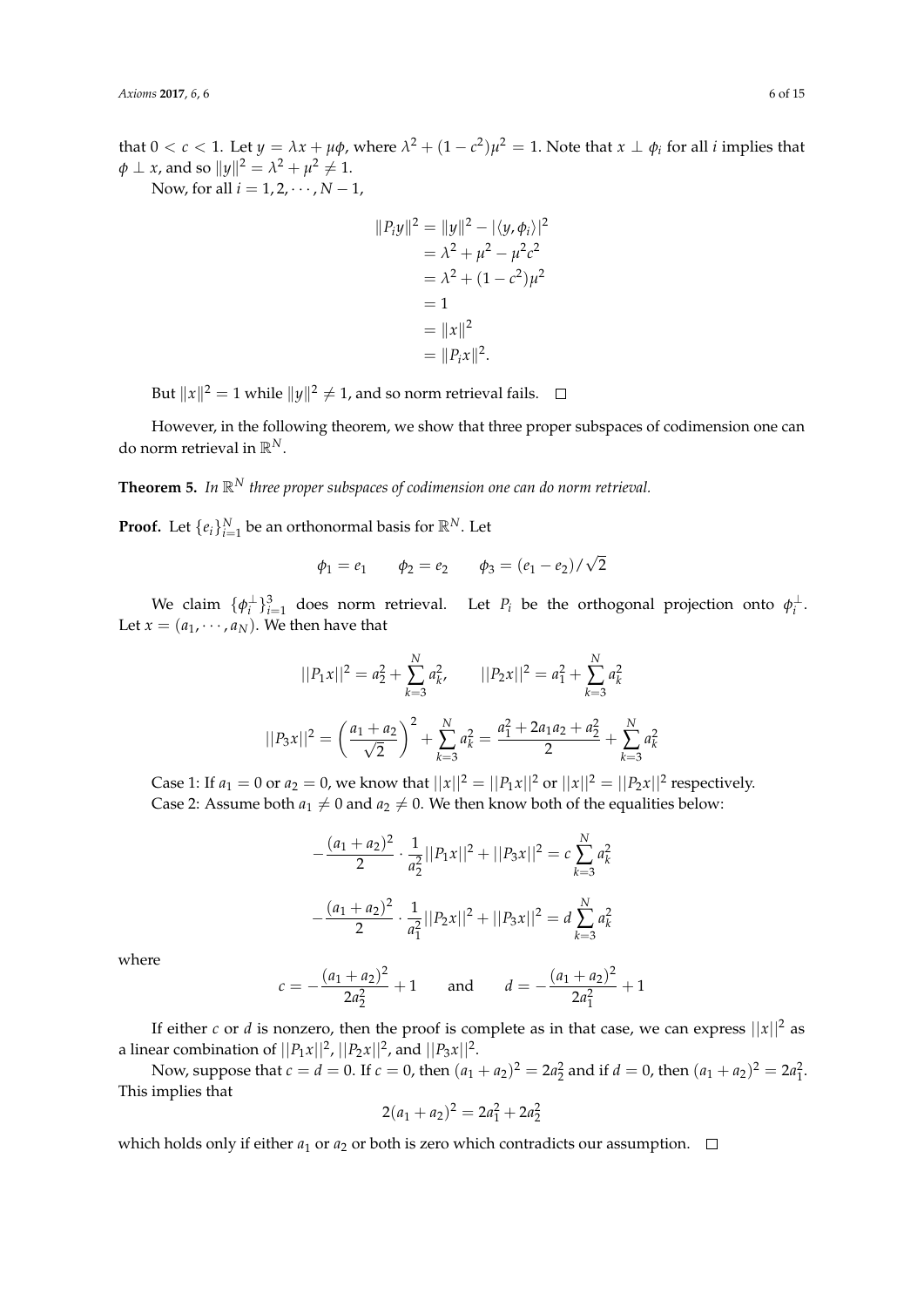It follows that in  $\mathbb{R}^3$ , two 2-dimensional subspaces cannot do norm retrieval but three 2-dimensional subspaces can do norm retrieval.

**Proposition 3.** For every  $K \leq N$ , there exist subspaces  $\{W_i\}_{i=1}^{K+1}$  of  $\mathbb{H}^N$  which do norm retrieval and  $\{W_i^{\perp}\}_{i=1}^{K+1}$  span a K dimensional space.

**Proof.** Choose an orthonormal basis of  $\mathbb{H}^N$ , say  $\{e_i\}_{i=1}^N$ . Let  $W_1 = \text{span}\{e_i\}_{i=1}^{N-K}$  and  $W_i = \text{span}\{e_i\}_{i=1}^{N-K}$  $\text{span}\{W_1, e_{N-K+i-1}\}\text{ for all }2 \leq i \leq K+1\text{. If }x = \sum_{j=1}^{N}a_j e_j\text{, then }||P_1x||^2 = \sum_{j=1}^{N-K} |a_j|^2\text{ and }||P_ix||^2 =$  $\sum_{j=1}^{N-K} |a_j|^2 + |a_{N-K+i-1}|^2$  for  $2 \le i \le K+1$ . Therefore  $||x||^2 = \sum_{i=2}^{K+1} ||P_i x||^2 - (K-1)||P_1 x||^2$ . Since *W*<sub>i</sub><sup>⊥</sup> ⊆ *W*<sub>1</sub><sup>⊥</sup> for all *i*, it's clear that  $\{W_i^\perp\}_{i=1}^{K+1}$  is spanned by  $\{e_i\}_{i=M-K+1}^N$ , which has dimension *K*.

The following proposition shows a relationship between subspaces doing norm retrieval and the sum of the dimensions of the subspaces. The importance of this proposition is that we are looking for conditions on subspaces to do norm retrieval. To do so, the dimension of the subspaces is one of the tools we have.

**Proposition 4.** If  $\{W_i\}_{i=1}^M$  in  $\mathbb{R}^N$  does norm retrieval then  $\sum_{i=1}^M \dim W_i \ge N$ . Moreover, if  $\sum_{i=1}^M k_i = LN$ and  $k_i > N$  then there exist  $\{W_i\}_{i=1}^M$  doing norm retrieval where  $\dim W_i = k_i$  for each  $1 \leq i \leq M$ .

**Proof.** If  $\sum_{i=1}^{M}$  dim  $W_i < N$  then we may pick non-zero  $x \perp W_i$  for each *i* so that  $\|P_i x\| = 0$  for all *i* and therefore  $\{W_i\}_{i=1}^M$  fails norm retrieval.

For the moreover part, let  $\{g_i\}_{i=1}^N$  be an orthonormal basis. We represent this basis *L*-times as a multiset:

$$
\{\phi_i\}_{i=1}^{LN} =: \{g_1, \cdots, g_N, g_1, \cdots, g_N, \cdots, g_1, \cdots, g_N\},\
$$

and index it as:  $\{e_i\}_{i=1}^{LN}$ . We may pick a partition of  $[LN]$  in the following manner:

$$
I_1 = \{1, 2, \cdots, k_1\}, I_2 = \{k_1 + 1, \cdots, k_1 + k_2\}, I_3 = \{k_1 + k_2 + 1, \cdots, k_1 + k_2 + k_3\}, \cdots
$$

Now define  $W_i = \text{span } \{e_j\}_{j \in I_i}$  with projection  $P_i$ . Then if  $x = \sum_{j=1}^{N} a_j e_j$  then

$$
\sum_{i=1}^{M} ||P_i x||^2 = \sum_{i=1}^{M} \sum_{j \in I_i} |a_j|^2 = L \sum_{j=1}^{N} |a_j|^2 = L ||x||^2.
$$

Hence the result.  $\square$ 

As we have seen, the above proposition may fail if  $\sum_{i=1}^{M} k_i \neq LN$ .

# <span id="page-6-0"></span>**4. Phase Retrieval and Norm Retrieval**

In this section, we provide results relating phase retrieval and norm retrieval. The following theorem of Edidin [\[16\]](#page-14-9) is significant in phase retrieval as it gives a necessary and sufficient condition for subspaces to do phase retrieval.

<span id="page-6-1"></span>**Theorem 6** ([\[16\]](#page-14-9)). A family of projections  ${P_i}_{i=1}^M$  in  $\mathbb{R}^N$  does phase retrieval if and only if for every  $0 \neq x \in \mathbb{R}^N$ , the vectors  $\{P_i x\}_{i=1}^M$  span the space.

**Corollary 1.** *If*  $\{W_i\}_{i=1}^M$  *in*  $\mathbb{H}^N$  *does phase retrieval, then*  $\{W_i^{\perp}\}_{i=1}^M$  *spans the space.* 

**Proof.** If  $\{W_i\}^{\perp}$  does not span, then there exists  $0 \neq x \in \bigcap W_i$ . So  $P_ix = x$  for all  $i \in [M]$ , and so  $\{P_ix\}$ does not span. Thus, by Theorem [6,](#page-6-1)  $\{W_i\}$  does not do phase retrieval.  $\Box$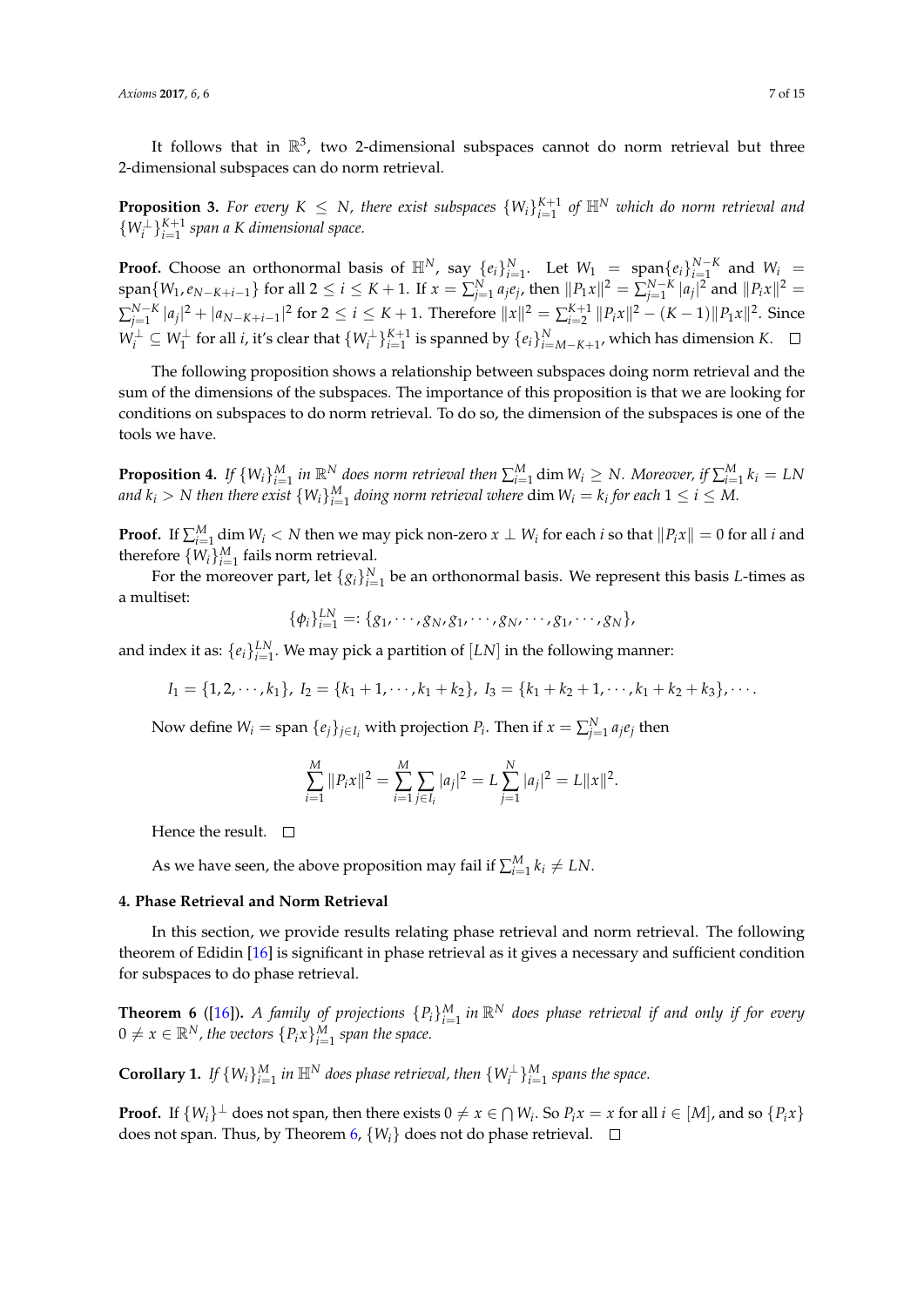**Corollary 2.** Let  $\{W_i\}_{i=1}^M$  be a collection of subspaces of  $\mathbb{R}^N$  with  $P_i$  denoting the projection onto  $W_i$  for each  $1 \leq i \leq M$ . If  $\{W_i\}_{i=1}^M$  does phase retrieval in  $\mathbb{R}^N$  then for every  $I \subset [M]$  with  $|I| \leq N-2$ , the collection  $\{W_i^{\perp}\}_{i\in I^c}$  spans  $\mathbb{R}^N$ .

**Proof.** If not, pick non-zero  $x \perp W_i^{\perp}$  for all  $i \in I^c$ . This implies  $x \in \bigcap_{i \in I^c} W_i$  and therefore  $\{P_i x\}_{i=1}^M$ contains at most *N* − 1 distinct vectors and can not span  $\mathbb{R}^N$ . This contradicts the Theorem [6.](#page-6-1)  $\Box$ 

The following example shows that it is possible for subspaces to do norm retrieval even if  ${W_i^{\perp}}$  do not span the space which we see as one of main differences between phase retrieval and norm retrieval.

**Example 1.** Let  $\{e_i\}_{i=1}^3$  be a orthonormal basis for  $\mathbb{R}^3$ , then let

| $W_1 = span\{e_1, e_2\}$ | $W_1^{\perp} = span\{e_3\}$      |
|--------------------------|----------------------------------|
| $W_2 = span\{e_2, e_3\}$ | $W_2^{\perp} = span\{e_1\}$      |
| $W_3 = span\{e_2\}$      | $W_3^{\perp} = span\{e_1, e_3\}$ |

*Then,*  $\{W_i\}_{i=1}^3$  does norm retrieval since  $||x||^2 = ||P_1x||^2 + ||P_2x||^2 - ||P_3x||^2$ . But  $\{W_i\}^{\perp}$ ,  $i = 1, 2, 3$ do not span  $\mathbb{R}^3$ .

*Note that if*  $W_1 = \mathbb{H}^N$ *, then*  $\{W_1\}$  *itself does norm retrieval while*  $W_1^\perp = \{0\}.$ 

Any collection of subspaces which does phase retrieval yields norm retrieval, which follows from the Definitions. However, the converse need not hold true always. For instance, any orthonormal basis does norm retrieval in R*N*. But it has too few vectors to do phase retrieval as it requires at least 2*N* − 1 vectors to do phase retrieval in R*N*.

Given subspaces  $\{W_i\}_{i=1}^M$  of  $\mathbb{H}^N$  which yield phase retrieval, it is not necessarily true that  $\{W_i^\perp\}_{i=1}^M$ do phase retrieval. The following result proves that norm retrieval is the condition needed to pass phase retrieval to orthogonal complements. Though the result is already proved in [\[12\]](#page-14-5), we include it here for completeness.

<span id="page-7-0"></span>**Lemma 2.** *Suppose subspaces*  $\{W_i\}_{i=1}^M$ , with respective projections  $\{P_i\}_{i=1}^M$ , does phase retrieval. Then  $\{W_i^{\perp}\}_{i=1}^M$  does phase retrieval if and only if  $\{W_i^{\perp}\}_{i=1}^M$  does norm retrieval.

**Proof.** Assume that  $||(I - P_i)x|| = ||(I - P_i)y||$  for all  $i \in [M]$  and  $\{(I - P_i)\}_{i=1}^M$  does norm retrieval i.e.,  $||x|| = ||y||$ . Then

$$
||(I - P_i)x||^2 = ||x||^2 - ||P_i x||^2 = ||y||^2 - ||P_i y||^2 = ||(I - P_i)y||^2.
$$

Since  $||x|| = ||y||$ , we have

$$
||P_ix|| = ||P_iy||
$$
 for all  $i \in [M]$ .

Since  ${P_i}_{i=1}^M$  does phase retrieval, it follows that  $x = cy$  for some  $|c| = 1$ . The other direction of the theorem is clear.  $\Box$ 

Next is an example of a family of subspaces  $\{W_i\}_{i=1}^M$  which does phase retrieval but complements fail phase retrieval and hence fail norm retrieval [\[9\]](#page-14-2).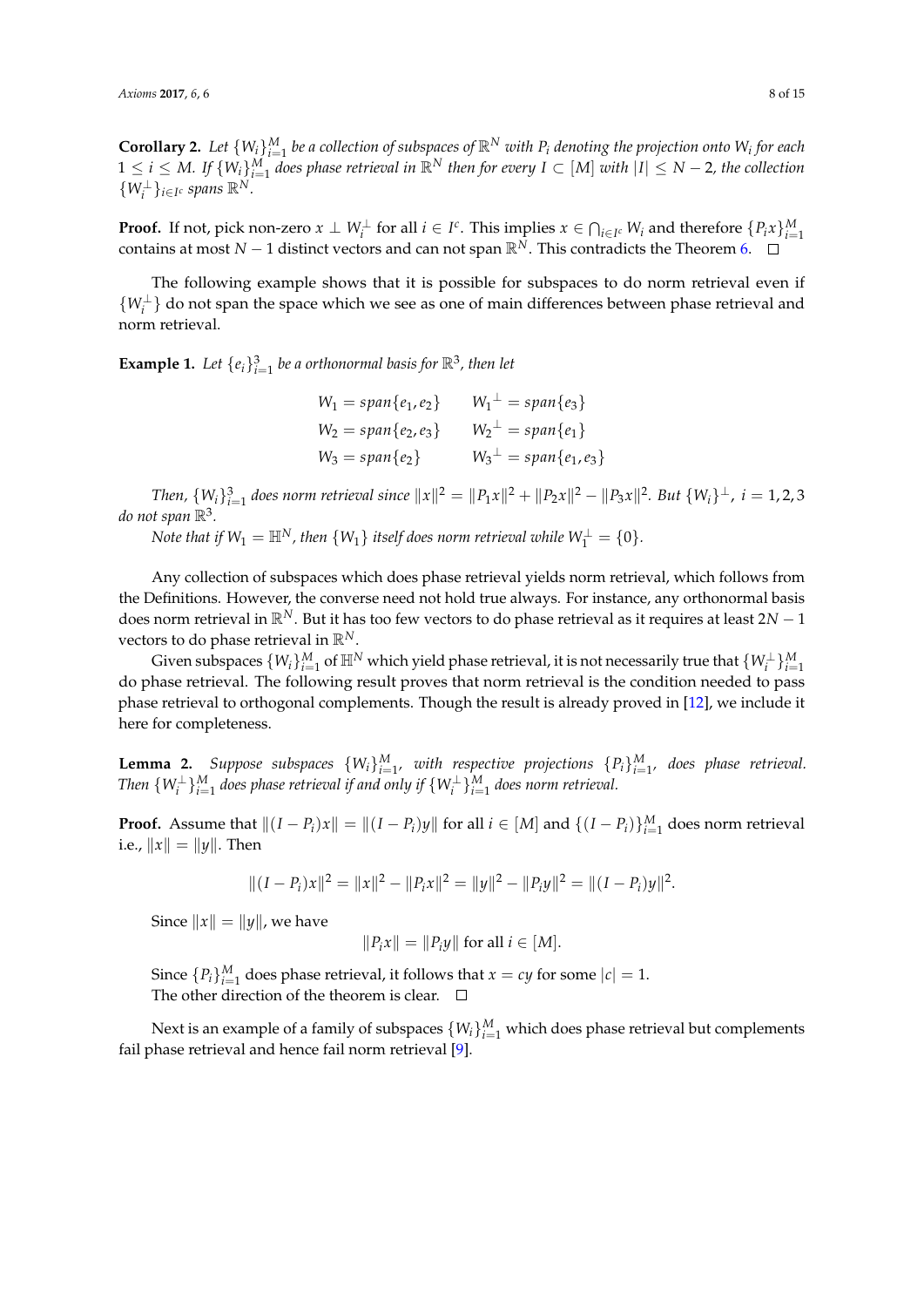**Example 2.** Let  $\{\phi_n\}_{n=1}^3$  and  $\{\psi_n\}_{n=1}^3$  be orthonormal bases for  $\mathbb{R}^3$  such that  $\{\phi_n\}_{n=1}^3 \cup \{\psi_n\}_{n=1}^3$  is full *spark. Consider the subspaces*

> $W_1 = span(\{\phi_1, \phi_3\})$   $W_1^{\perp} = span(\{\phi_2\})$  $W_2 = span(\{\phi_2, \phi_3\})$   $W_2^{\perp} = span(\{\phi_1\})$  $W_3 = span(\{\phi_3\})$   $W_3^{\perp} = span(\{\phi_1, \phi_2\})$  $W_4 = span(\{\psi_1\})$   $W_4^{\perp} = span(\{\psi_2, \psi_3\})$  $W_5 = span({\psi_2})$  $W_5^{\perp} = span(\{\psi_1, \psi_3\})$

*Then*  $\{W_n\}_{n=1}^5$  allow phase retrieval for  $\mathbb{R}^3$  while the orthogonal complements  $\{W_n^\perp\}_{n=1}^5$  do not.

**Corollary 3.** If  $\{\phi_i\}_{i=1}^M$  does phase retrieval and contains an orthonormal basis, then  $\{\phi_i^{\perp}\}_{i=1}^M$  does *phase retrieval.*

**Proof.** If  $\{\phi_i\}_{i\in I}$  is an orthonormal basis, then  $\{\phi_i^{\perp}\}_{i\in I}$  does norm retrieval. Hence so does the larger set  $\{\phi_i^{\perp}\}_{i=1}^M$ . Since  $\{\phi_i\}_{i=1}^M$  does phase retrieval, and  $\{\phi_i^{\perp}\}_{i=1}^M$  does norm retrieval, we can conclude the latter does phase retrieval as well which follows from Lemma [2.](#page-7-0)  $\square$ 

The next result gives us a sufficient condition for the subspaces to do norm retrieval. It is enough to check if the identity is in the linear span of the projections in order for the subspaces to do norm retrieval. A similar result in the case of phase retrieval is proved in [\[17\]](#page-14-10).

**Proposition 5** ([\[12\]](#page-14-5)). Let  $\{W_i\}_{i=1}^M$  be subspaces of  $\mathbb{R}^N$  with corresponding projections  $\{P_i\}_{i=1}^M$ . If there exist  $a_i \in \mathbb{R}$  such that  $\sum_{i=1}^{M} a_i P_i = I$ , then  $\{P_i\}_{i=1}^{M}$  does norm retrieval.

**Proof.** Given  $x \in R^N$ , then

$$
||x||^2 = \langle x, x \rangle = \langle \sum_{i=1}^M a_i P_i x, x \rangle = \sum_{i=1}^M a_i \langle P_i x, x \rangle
$$
  
= 
$$
\sum_{i=1}^M a_i \langle P_i x, P_i x \rangle = \sum_{i=1}^M a_i ||P_i x||^2.
$$

Since for each *i* the coefficients  $a_i$  and  $\|P_i x\|$  are known, the collection  $\{P_i\}_{i=1}^M$  does norm retrieval.

A counter example for the converse of the above proposition is given in [\[12\]](#page-14-5) where the authors construct a collection of projections,  $P_i$ , which do phase retrieval but  $I \notin \text{span } P_i$ . Here, we provide another example for the same. We give a set of five vectors in  $\mathbb{R}^3$  which does phase retrieval; however the identity operator is not in the span of these vectors. We need the following theorem that provides a necessary and sufficient condition for a frame to be not scalable in  $\mathbb{R}^3$ . Recall that a frame  $\{\phi_i\}_{i=1}^M \in \mathbb{R}^N$  is said to be scalable if there exists scalars  $c_i \geq 0$ ,  $i = 1, 2, \cdots$ , *M* such that  $\{c_i \phi_i\}_{i=1}^M$  is a Parseval frame [\[18\]](#page-14-11). Later in the next section, we prove that scalable frames always do norm retrieval.

<span id="page-8-0"></span>**Theorem 7.** *[\[18\]](#page-14-11) A frame φ in* R<sup>3</sup> − {0} *for* R<sup>3</sup> *is not scalabale iff all frame vectors of φ are contained in an interior of an elliptical conical surface with vertex* 0 *and intersecting the corners of a rotated unit cube.*

**Example 3.** *A frame*  $\{\phi_i\}_{i=1}^5$  *in*  $\mathbb{R}^3$  *which does phase retrieval but* 

$$
\sum_{i=1}^5 a_i \phi_i \neq I, \text{ for any } a_i \in \mathbb{R}.
$$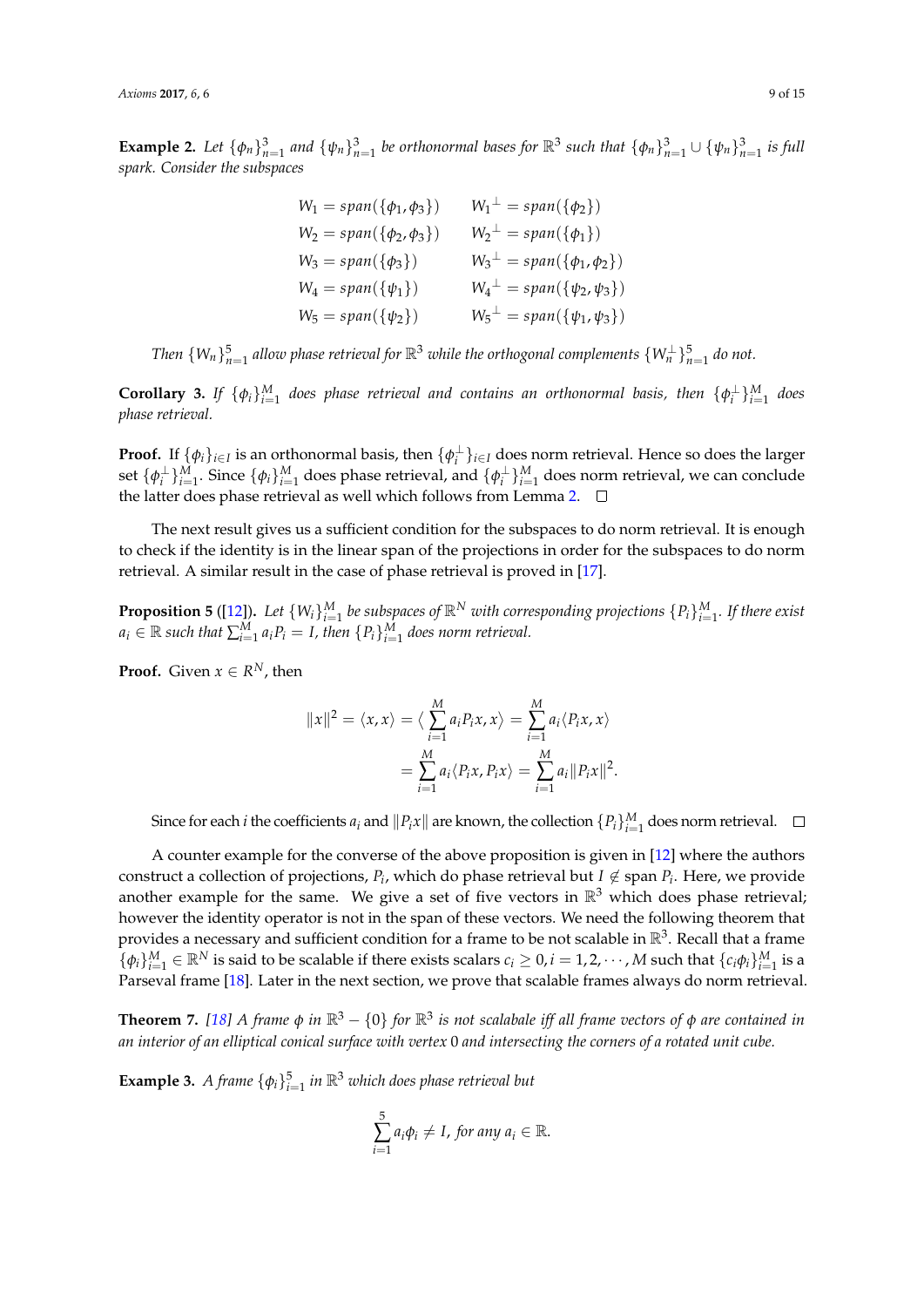*Choose five full spark vectors in the cone referred in the previous Theorem [7.](#page-8-0) These vectors do phase retrieval* and hence norm retrieval in  $\R^3$ . Now, given  $a_i\in\R$ ,  $\sum_{i=1}^5a_i\phi_i=\sum_{i=1}^5|a_i|(\epsilon_i\phi_i)$  for  $\epsilon_i=\pm1$ . But,  $\epsilon_i\phi_i$  is still *inside the cone for each i. Therefore*  $\sum_{i=1}^{5} |a_i|(\epsilon_i \phi_i) \neq I$ .

The next proposition gives a sufficient condition for the complements to do norm retrieval when the subspaces do.

**Proposition 6.** If  $\{W_i\}_{i=1}^M$  are subspaces of  $\mathbb{R}^N$  with corresponding projections  $\{P_i\}_{i=1}^M$  such that  $\sum_{i=1}^{M} a_i P_i = I$  and  $\sum_{i=1}^{M} a_i \neq 1$ . Then  $\{I-P_i\}_{i=1}^{M}$  does norm retrieval.

**Proof.** Observe the following

$$
\sum_{i=1}^{M} a_i (I - P_i) = \left(\sum_{i=1}^{M} a_i\right) I - \sum_{i=1}^{M} a_i P = \left(\sum_{i=1}^{M} a_i\right) I - I = \left(\sum_{i=1}^{M} a_i - 1\right) I.
$$

Let  $\alpha = \sum_{i=1}^{M} a_i - 1$  then a short calculation shows  $\sum_{i=1}^{M} \frac{a_i}{\alpha} (I - P_i) = I$ . By the previous proposition this shows  $\{I - P_i\}_{i=1}^M$  does norm retrieval.

It is possible that  $\sum a_i P_i = I = \sum b_i P_i$  with  $\sum a_i = 1$  but  $\sum b_i \neq 1$ , as we will see in the following example.

**Example 4.** Let  $\{e_i\}_{i=1}^3$  be an orthonormal basis for  $\mathbb{R}^3$ . Now let

$$
W_1 = span{e_1} \qquad W_1^{\perp} = span{e_2, e_3}
$$
  
\n
$$
W_2 = span{e_2} \qquad W_2^{\perp} = span{e_1, e_3}
$$
  
\n
$$
W_3 = span{e_3} \qquad W_3^{\perp} = span{e_1, e_2}
$$
  
\n
$$
W_4 = span{e_1, e_2} \qquad W_4^{\perp} = span{e_3}
$$
  
\n
$$
W_5 = span{e_1, e_3} \qquad W_5^{\perp} = span{e_2}
$$

*Both*  $\{W_i\}$  *and*  $\{W_i^{\perp}\}$  *do norm retrieval.* Let  $P_i$  *denote the projections on to*  $W_i$ , *then*  $\sum_{i=1}^{5} a_i P_i = P_1 + P_2 + P_3 + 0 \cdot P_4 + 0 \cdot P_5 = I$  and  $\sum_{i=1}^{5} b_i P_i = -P_1 + 0 \cdot P_2 + 0 \cdot P_3 + P_4 + P_5 = I$ . However,  $\sum_{i=1}^{5} a_i = 3 \neq 1 = \sum_{i=1}^{5} b_i.$ 

## <span id="page-9-0"></span>**5. Classification of Norm Retrieval**

In this section, we give classifications of norm retrieval by projections. The following theorem in [\[13\]](#page-14-6) uses the span of the frame elements to classify norm retrievable frames in  $\mathbb{R}^N$ .

<span id="page-9-1"></span>**Theorem 8.** ([\[13\]](#page-14-6)) A frame  $\{\phi_k\}_{k=1}^M\subset\mathbb{R}^N$  does norm retrieval if and only if for any partition  $\{I_j\}_{j=1}^2$  of  $[M]$ ,  $span \{\phi_k\}_{k \in I_1}^{\perp} \perp span \{\phi_k\}_{k \in I_2}^{\perp}$ .

Next, we prove one of the main results of this paper. This is an extension of the previous Theorem [8](#page-9-1) and it fully classifies the subspaces of R*<sup>N</sup>* which do norm retrieval.

<span id="page-9-2"></span>**Theorem 9.** Let  $\{P_i\}_{i=1}^M$  be projections onto subspaces  $\{W_i\}_{i=1}^M$  of  $\mathbb{R}^N$ . Then the following are equivalent:

- 1.  ${P_i}_{i=1}^M$  does norm retrieval,
- 2. Given any orthonormal bases  $\{\phi_{ij}\}_{j=1}^{I_i}$  of  $W_i$  and any subcollection  $S\subseteq\{(i,j):1\leq i\leq M, 1\leq j\leq I_i\}$  then

$$
span\ \{\phi_{ij}\}_{(i,j)\in S}^{\perp} \perp span\ \{\phi_{ij}\}_{(i,j)\in S^c}^{\perp},
$$

3. For any orthonormal basis  $\{\phi_{ij}\}_{j=1}^{l_i}$  of W<sub>i</sub>, then the collection of vectors  $\{\phi_{ij}\}_{(i,j)}$  do norm retrieval.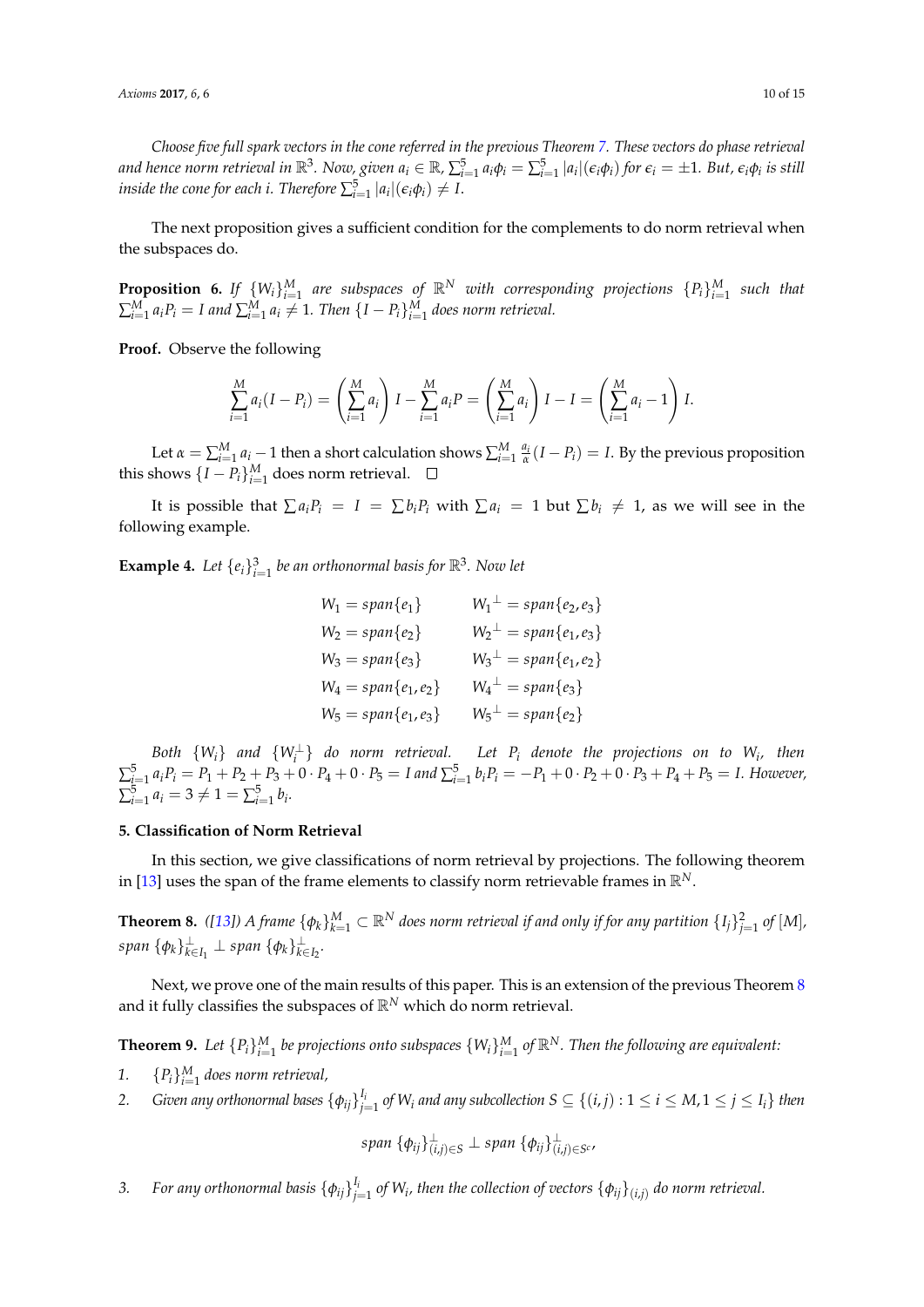**Proof.** (1)  $\Rightarrow$  (2): Suppose  $x \in span \{\phi_{ij}\}_{(i,j) \in S'}^{\perp}$  and  $y \in span \{\phi_{ij}\}_{(i,j) \in S^c}^{\perp}$  and let  $I = [M]$  then,

$$
||P_i(x + y)||^2 = \sum_{j=1}^{I_i} |\langle x + y, \phi_{ij} \rangle|^2
$$
  
=  $\sum_{j=1}^{I_i} |\langle x, \phi_i \rangle|^2 \mathbf{1}_{(i,j) \in S} + \sum_{j=1}^{I_i} |\langle y, \phi_i \rangle|^2 \mathbf{1}_{(i,j) \in S^c}$   
=  $\sum_{j=1}^{I_i} |\langle x - y, \phi_{ij} \rangle|^2$   
=  $||P_i(x - y)||^2$ 

Since  $\{P_i\}_{i=1}^M$  does norm retrieval, we have

$$
||x + y||2 = ||x||2 + ||y||2 + 2\langle x, y \rangle = ||x - y||2 = ||x||2 + ||y||2 - 2\langle x, y \rangle,
$$

and so  $\langle x, y \rangle = 0$ .

 $(2) \Rightarrow (1)$ : Assume that  $||P_i x|| = ||P_i y||$  for all  $1 \le i \le M$ . Then, by ([\[9\]](#page-14-2)) we can find an orthonormal basis  $(\phi_{ij})_{j=1}^{K_i}$  for  $W_i$  such that

$$
\left| \langle \phi_{ij}, x \rangle \right| = \left| \langle \phi_{ij}, y \rangle \right|.
$$
  
Denote  $S = \{(i, j) : \langle \phi_{ij}, x \rangle = \langle \phi_{ij}, y \rangle\}$  and  $S^c = \{(i, j) : \langle \phi_{ij}, x \rangle = -\langle \phi_{ij}, y \rangle\}$ . Now we can see that  

$$
(x - y) \perp \text{span} \{\phi_{ij} : (i, j) \in S\}
$$

and also

$$
(x+y)\perp \mathrm{span}\left\{\phi_{ij} : (i,j) \in S^c\right\}.
$$

By (2), we must have that  $\langle x + y, x - y \rangle = 0$ , which implies that *x* and *y* have the same norm. The third equivalence is immediate from the result in Theorem  $(8)$ .  $\Box$ 

**Corollary 4.** If  $\Phi = \{\phi_i\}_{i=1}^M$  does norm retrieval then  $\Phi' = \{c_i\phi_i\}_{i=1}^M$ ,  $c_i \neq 0$  does norm retrieval. Hence all *scalable frames do norm retrieval.*

**Proof.** This is an immediate result of Theorem [9.](#page-9-2) Observe the conditions in Theorem [9](#page-9-2) do not depend on the norm of each vector  $\phi_i$ .

For the complex case we have:

**Proposition 7.** If  $\{P_i\}_{i=1}^M$  does norm retrieval, then whenever we choose orthonormal bases  $\{\phi_{i,j}\}_{j=1}^{I_i}$  of W<sub>i</sub> and *any subcollection S*  $\subseteq$   $\{(i,j): 1 \le i \le M, 1 \le j \le I_i\}$  then

 $x \perp sp$ an  $\{\phi_{ij}\}_{(i,j)\in S}$  and  $y \perp sp$ an  $\{\phi_{ij}\}_{(i,j)\in S^c}$  *implies Re* $\langle x,y\rangle = 0.$ 

**Proof.** Given *x*, *y* as above,

$$
|\langle x+y,\phi_{ij}\rangle|=|\langle x-y,\phi_{ij}\rangle|, \text{ for all } (i,j).
$$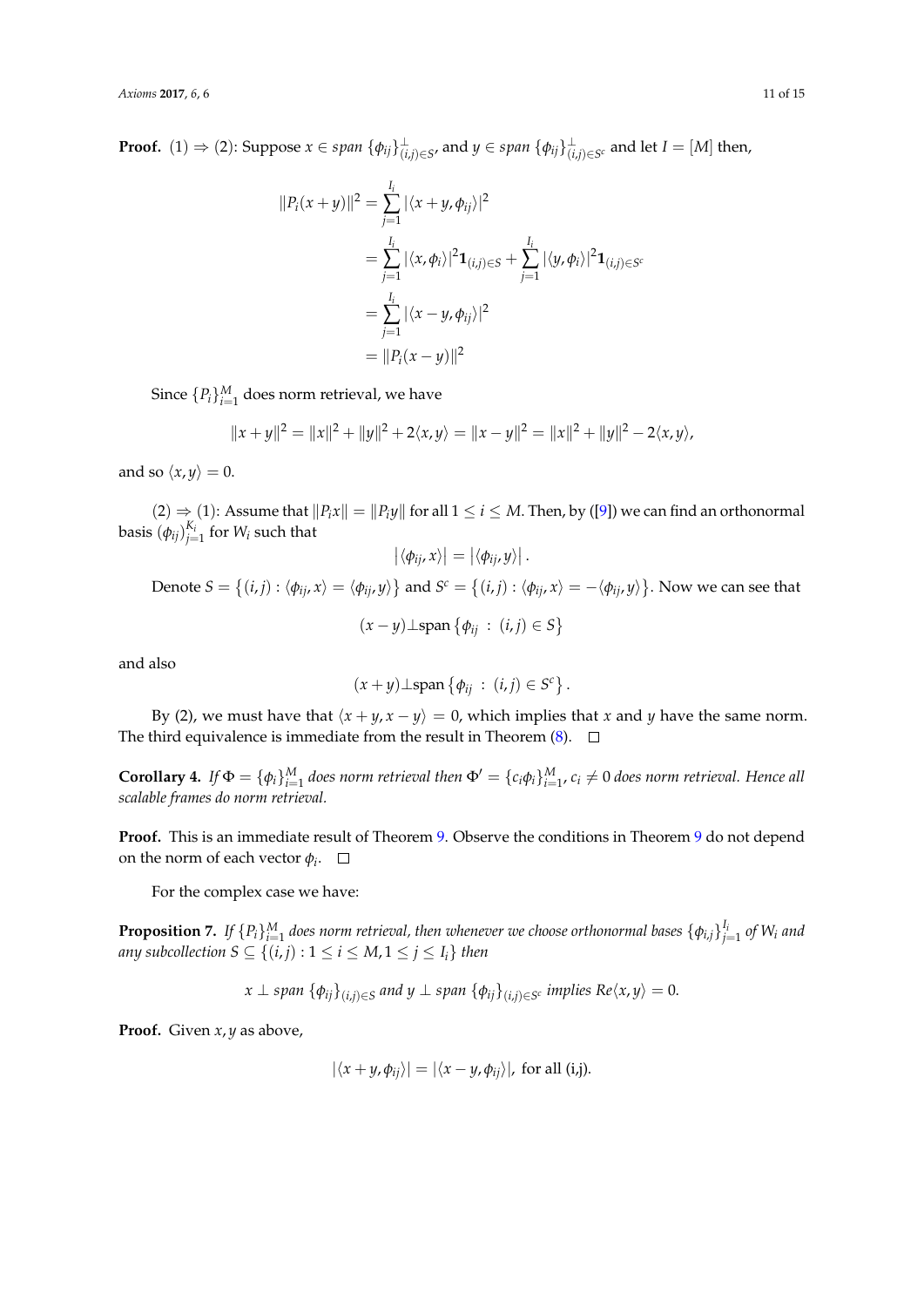Since our vectors do norm retrieval, we have

$$
||x + y||2 = ||x||2 + ||y||2 + 2Re\langle x, y \rangle = ||x - y||2 = ||x||2 + ||y||2 - 2Re\langle x, y \rangle,
$$

and so  $Re\langle x, y \rangle = 0$ .  $\Box$ 

We use Theorem [9](#page-9-2) to give a simple proof of a result in [\[17\]](#page-14-10) which has a very complicated proof in that paper.

<span id="page-11-0"></span>**Corollary 5.** If  $\{\phi_i\}_{i=1}^N$  do norm retrieval in  $\mathbb{R}^N$ , then the vectors are orthogonal.

**Proof.** Assume  $\|\phi_i\| = 1$  and that  $\phi_j$  is not orthogonal to span  $\{\phi_i\}_{i\neq j}$ . Choose a unit vector  $x \perp \phi_i$  for all  $i \neq j$ . Let  $y = x - \langle x, \phi_j \rangle \phi_j$ . Now,

$$
\langle \phi_j, y \rangle = \langle \phi_j, x \rangle - \langle x, \phi_j \rangle \langle \phi_j, \phi_j \rangle = 0.
$$

Let  $I = \{i : i \neq j\}$ . Then

$$
x \perp span \{\phi_i\}_{i \in I}
$$
 and  $y \perp \phi_j$ ,

but

$$
\langle x, y \rangle = \langle x, x \rangle - \langle x, \phi_j \rangle \langle x, \phi_j \rangle = 1 - |\langle x, \phi_j \rangle|^2 \neq 0,
$$

contradicting the theorem.  $\Box$ 

**Corollary 6.** *Consider a frame*  $\Phi = {\phi_i}_{i=1}^M$ *. The followings are equivalent:* 

- *1.* Φ *does norm retrieval.*
- 2. For  $i \in [M]$  if  $W_1 = span{\phi_i\}_{i \in I}$  and  $W_2 = span{\phi_i\}_{i \in I^c}$  then,  $W_1^{\perp} \subseteq W_2$ .

**Proof.** By Theorem [9,](#page-9-2) it follows that  $\Phi$  does norm retrieval if and only if  $W_1^{\perp} \perp W_2^{\perp}$ . This happens if and only if  $W_1^{\perp} \subseteq W_2$ . Hence the proof.

Both phase retrieval and norm retrieval are preserved when applying projections to the vectors. Also, phase retrieval is preserved under the application of any invertible operator (refer to [\[12\]](#page-14-5) for details). This is not the case with norm retrieval, in general. We prove this in the next corollary.

**Corollary 7.** *Norm retrieval is not preserved under the application of an invertible operator, in general.*

**Proof.** Let  $\phi = {\phi_i}_{i=1}^N$  be linearly independent vectors in  $\mathbb{R}^N$  which are not orthogonal. Then by Corollary [5,](#page-11-0)  $\Phi$  cannot do norm retrieval. But there exists an invertible operator *T* on  $\mathbb{R}^N$  so that  ${T\phi_i}_{i=1}^N$  is an orthonormal basis and so does norm retrieval.

However, we note that unitary operators, which are invertible, do preserve norm retrieval.

The following corollary about Parseval frames also holds in the infinite dimensional case with the same proof.

**Corollary 8.** *If* Φ *is a Parseval frame, it does norm retrieval. Hence, if we partition* Φ *into two disjoint sets, and choose a vector orthogonal to each set, then these vectors are orthogonal.*

**Proof.** Let  $\Phi = \{\phi_i\}_{i \in I}$  be a Parseval frame and let  $J \subseteq I$ . Let *T* be its analysis operator. If  $x \perp \{\phi_i\}_{i \in I}$ and  $y \perp \{\phi_i\}_{i\in I^c}$ . Then  $Tx = (\langle x, \phi_i \rangle)$  and  $Ty = (\langle y, \phi_i \rangle)$  do not have any nonzero coordinates in common. So  $Tx \perp Ty$ . Since, the analysis operator of a Parseval frame is an isometry, we have  $x \perp y$ .  $\Box$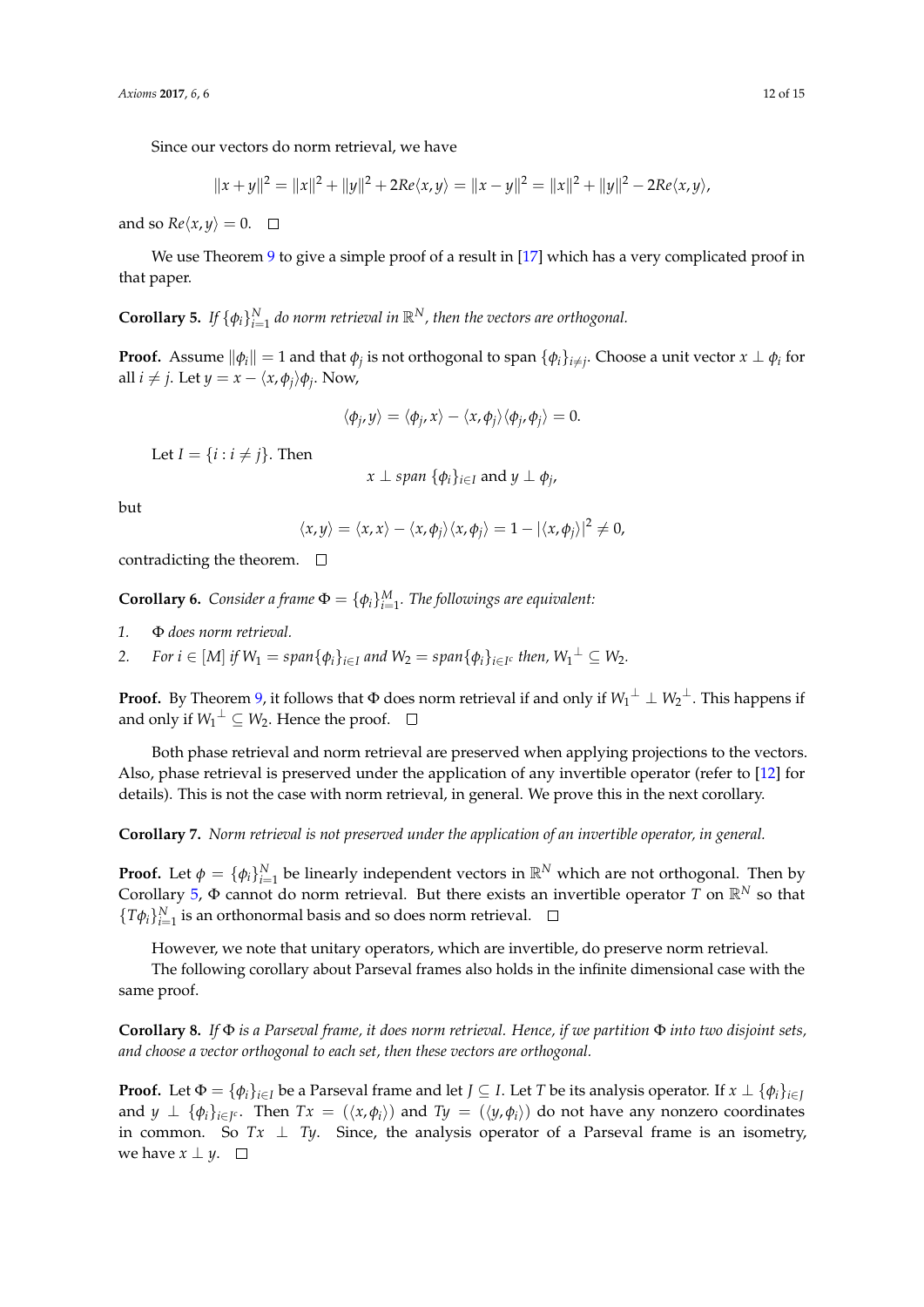A classic result in frame theory is that a Parseval frame  $\{\phi_i\}_{i\in I}$  has the property that for  $W = span{\{\phi_i\}_{i \neq j}}$ , if  $\phi_j \notin W$  then  $\phi_j \perp W$ . It turns out that a much more general result holds.

**Corollary 9.** Let  $\{\phi_i\}_{i=1}^M$  be a Parseval frame in  $\mathbb{R}^N$ . For  $I \subseteq [M]$ , let  $W_I = span\{\phi_i\}_{i \in I}$  and  $W_{I^c} = span{\phi_i\}_{i \in I^c}$ . If  $W_I \cap W_{I^c} = \{0\}$ , then  $W_I \perp W_{I^c}$ .

**Corollary 10.** If  $\Phi = \{\phi_i\}_{i=1}^M$  is a frame for  $\mathbb{R}^N$  with frame operator *S* which does norm retrieval, then for every I  $\subset$   $[N]$ , if  $x\perp$  span  $\{\phi_i\}_{i\in I}$  then  $x\in$  span  $\{S^{-1}\phi_i\}_{i\in I^c}.$  In particular, if  $\Phi$  is a Parseval frame then  $x \in span \{\phi_i\}_{i \in I^c}$ .

**Proof.** Given *x* as in the corollary,

$$
x = \sum_{i=1}^{M} \langle x, \phi_i \rangle S^{-1} \phi_i
$$
  
= 
$$
\sum_{i \in I^c} \langle x, \phi_i \rangle S^{-1} \phi_i.
$$

 $\Box$ 

We next provide a classification of norm retrieval using Naimark's theorem. It turns out that every frame can be scaled to look similar to Naimark's theorem.

<span id="page-12-0"></span>**Proposition 8.** If  $\{\phi_i\}_{i=1}^M$  is a frame with Bessel bound 1 on  $\mathbb{R}^N$ , then there is an isometry  $T : \mathbb{R}^N \to \ell_2^{2M-1}$ <br>with orthonormal basis  $\{e_i\}_{i=1}^{2M-1}$  so that the orthogonal projection onto  $\mathbb{R}^$ *every*  $i \in [M]$ *.* 

**Proof.** Let  $\{g_i\}_{i=1}^N$  be the eigenbasis for the frame with respective eigenvalues  $1 = \lambda_1 \geq \lambda_2 \geq \cdots \geq \lambda_N$ . For  $M+1 \leq M+i \leq 2M-1$  let

$$
\phi_{M+i} = \sqrt{1 - \lambda_{i+1}} g_{i+1}.
$$

Now, for any  $\phi \in \mathbb{R}^N$  we have

$$
\sum_{i=1}^{2M-1} |\langle \phi, \phi_i \rangle|^2 = \sum_{i=1}^M |\langle \phi, \phi_i \rangle|^2 + \sum_{i=M+1}^{2M-1} |\langle \phi, \phi_i \rangle|^2
$$
  
= 
$$
\sum_{i=1}^M |\lambda_i \langle \phi, g_i \rangle|^2 + \sum_{i=1}^{M-1} |\langle \phi, \sqrt{1 - \lambda_{i+1}} g_{i+1} \rangle|^2
$$
  
= 
$$
\sum_{i=1}^M \lambda_i |\langle \phi, g_i \rangle|^2 + \sum_{i=2}^M (1 - \lambda_i) |\langle \phi, g_i \rangle|^2
$$
  
= 
$$
|\langle \phi, g_1 \rangle|^2 + \sum_{i=2}^M |\langle \phi, g_i \rangle|^2
$$
  
= 
$$
||\phi||^2.
$$

So  $\{\phi_i\}_{i=1}^{2M-1}$  is a Parseval frame. The analysis operator of this Parseval frame  $T : \mathbb{R}^N \to \ell_2^{2M-1}$  is then an isometry where  $T\phi = \sum_{i=1}^{2M-1} \langle \phi, \phi_i \rangle e_i$  where  $\{e_i\}_{i=1}^{2M-1}$  is the unit vector basis of  $\ell_2^{2M-1}$ . Let *P* be the orthogonal projection of  $\ell_2^{2M-1}$  onto  $T(\mathbb{R}^N)$ . Then given  $i \in [2M-1]$ , we have for all  $j \in [2M-1]$ :

$$
\langle Pe_i, T\phi_j \rangle = \langle e_i, T\phi_j \rangle = \langle T^*e_i, \phi_j \rangle = \langle \phi_i, \phi_j \rangle = \langle T\phi_i, T\phi_j \rangle.
$$

It follows that  $Pe_i = T\phi_i$  for all  $i \in [M]$ .

We can now prove one of the main results in this section.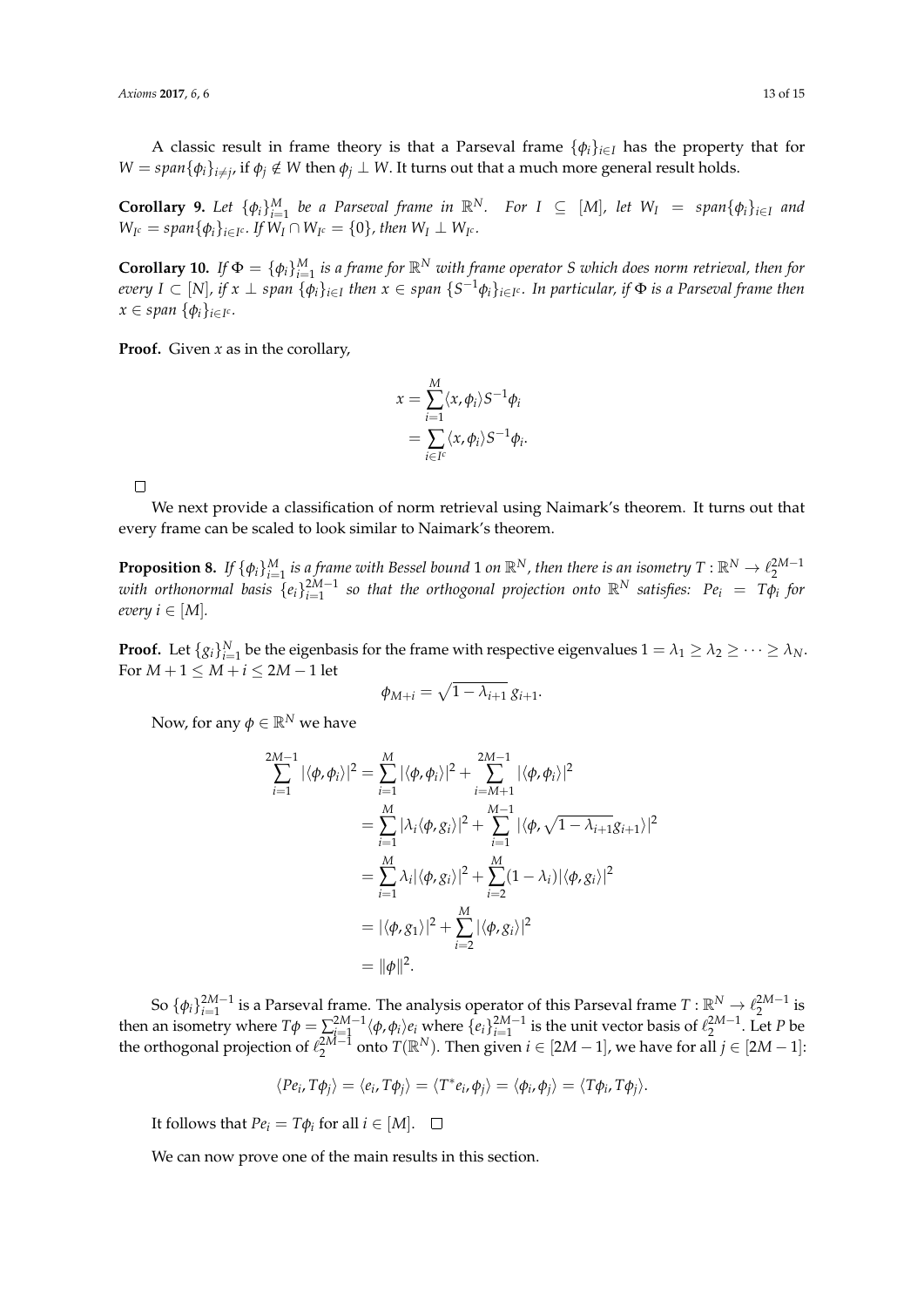**Theorem 10.** Let  $\Phi = \{\phi_i\}_{i=1}^M$  be a frame for  $\mathbb{R}^N$ . The following are equivalent:

- *1.* Φ *does norm retrieval.*
- 2. *By Proposition [8](#page-12-0) if*  $T:\mathbb{R}^N\to\ell_2^{2M-1}$  *is an isometry and*  $\{\ell_i\}_{i=1}^{2M-1}$  *is the unit vector basis for*  $\ell_2^{2M-1}$  *then for every*  $\phi$ *,*  $\psi \in \mathbb{R}^N$  *with*  $|\langle \phi, \phi_i \rangle| = |\langle \psi, \phi_i \rangle|$  *for*  $i \in [M]$ *, we have*

$$
\|\sum_{i=M+1}^{2M-1}\langle T\phi,e_i\rangle e_i\|^2=\sum_{i=M+1}^{2M-1}|\langle T\phi,e_i\rangle|^2=\|\sum_{i=M+1}^{2M-1}\langle T\psi,\phi_i\rangle e_i\|^2=\sum_{i=M+1}^{2M-1}|\langle T\psi,\phi_i\rangle|^2.
$$

**Proof.** (1)  $\Rightarrow$  (2): We have for  $i \in [M]$ ,

$$
|\langle \phi, \phi_i \rangle| = |\langle T\phi, T\phi_i \rangle| = |\langle T\phi, Pe_i \rangle| = |\langle T\phi, e_i \rangle| = |\langle T\psi, T\phi_i \rangle|
$$

*By* (1), we know that  $\|\phi\| = \|T\phi\| = \|\psi\| = \|T\psi\|$ . Hence,

$$
||T\phi||^2 = \sum_{i=1}^M |\langle T\phi_i, e_i \rangle|^2 + \sum_{i=M+1}^{2M-1} |\langle T\phi, e_i \rangle|^2
$$
  
= 
$$
||\psi||^2 = \sum_{i=1}^M |\langle T\phi_i, e_i \rangle|^2 + \sum_{i=M+1}^{2M-1} |\langle T\phi, e_i \rangle|^2.
$$

Since  $\sum_{i=1}^{M} |\langle T\phi, e_i \rangle|^2 = \sum_{i=1}^{M} |\langle T\psi, e_i \rangle|^2$ , the result follows.

 $(2) \Rightarrow (1)$ : If  $|\langle \phi, \phi_i \rangle| = |\langle \psi, \phi_i \rangle|$  for all  $i \in [M]$  then applying (2) as above we have:

$$
\begin{aligned} \|\phi\|^2 &= \|T\phi\|^2 \\ &= \sum_{i=1}^M |\langle T\phi_i, e_i \rangle|^2 + \sum_{i=M+1}^{2M-1} |\langle T\phi, e_i \rangle|^2 \\ &= \sum_{i=1}^M |\langle T\psi, e_i \rangle|^2 + \sum_{i=M+1}^{2M-1} |\langle T\phi, e_i \rangle|^2 = \|T\psi\|^2. \end{aligned}
$$

so  $\|\phi\| = \|\psi\|$  and  $\Phi$  does norm retrieval.  $\Box$ 

**Acknowledgments:** We thank the referees for a careful reading of the paper which substantially improved the presentation. The first, second and fourth authors were supported by NSF DMS 1609760; NSF ATD 1321779; and ARO W911NF-16-1-0008. Part of this research was carried out while the first and fourth authors were visiting the Hong Kong University of Science and Technology on a grant from (ICERM) Institute for computational and experimental research in Mathematics.

**Author Contributions:** Peter G. Casazza, Dorsa Ghoreishi, Shani Jose and Janet C. Tremain contributed equally to this manuscript.

**Conflicts of Interest:** The authors declare no conflict of interest.

## **References**

- <span id="page-13-0"></span>1. Becchetti, C.; Ricotti, L.P. *Speech Recognition Theory and C++ Implementation*; Wiley: New York, NY, USA, 1999.
- 2. Rabiner, L.; Juang, B.H. *Fundamentals of Speech Recognition*; Prentice Hall Signal Processing Series; Prentice Hall: Upper Saddle River, NJ, USA, 1993.
- <span id="page-13-1"></span>3. Renes, J.M.; Blume-Kohout, R.; Scott, A.J.; Caves, C.M. Symmetric Informationally Complete Quantum Measurements. *J. Math. Phys.* **2004**, *45*, 2171–2180.
- <span id="page-13-2"></span>4. Bates, R.H.; Mnyama, D. The status of practical Fourier phase retrieval. *Adv. Electron. Electron. Phys.* **1986**, *67*, 1–64.
- 5. Fienup, J.R. Reconstruction of an object from the modulus of its fourier transform. *Opt. Lett.* **1978**, *3*, 27–29.
- <span id="page-13-3"></span>6. Fienup, J.R. Phase retrieval algorithms: A comparison. *Appl. Opt.* **1982**, *21*, 2758–2768.